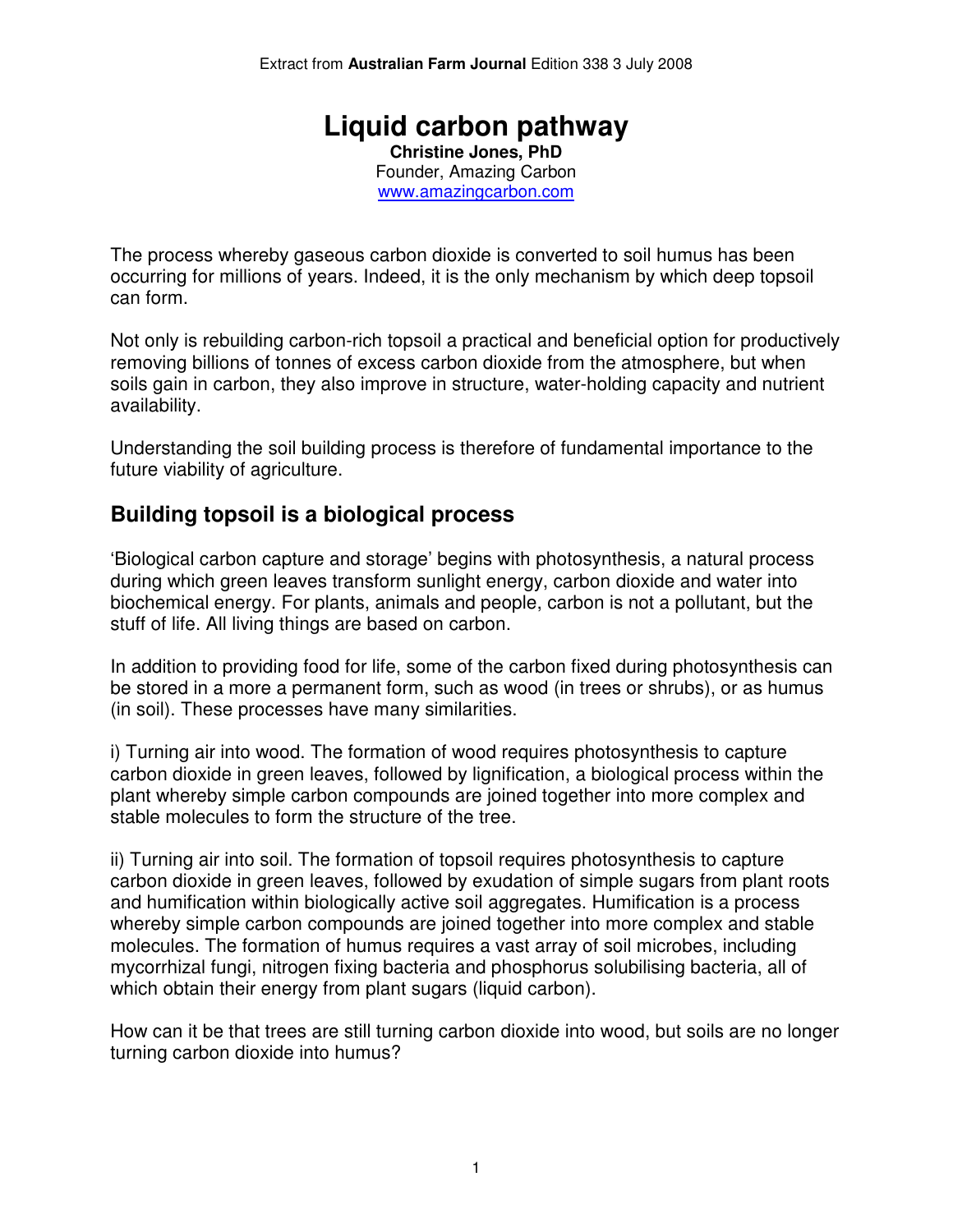The answer is quite simple. In order for trees to produce new wood from soluble carbon, they must be living and covered with green leaves. In order for soil to produce new humus from soluble carbon, it must be living and covered with green, actively growing plants.

Building stable soil carbon is a four-step process that begins with photosynthesis and ends with humification. Many broadacre agricultural production systems fail to build stable soil carbon at depth due to lack of sufficient photosynthetic capacity and/or the use of high rates of synthetic fertilisers or other chemicals that inhibit the plant-microbe bridge.

These factors have been overlooked in most models of soil carbon sequestration.

# **The 'biomass model'**

Models designed to mathematically predict the movement of carbon in and out of soils are generally based on the assumption that carbon enters soil as 'biomass inputs', that is, from the decomposition of leaves, roots and crop stubbles. These models provide useful estimations of soil carbon fluxes in conventionally managed agricultural soils, but fail to account for the significant levels of carbon sequestration observed in soils actively fuelled by soluble carbon.

When carbon enters the soil ecosystem as plant material (such as crop stubble), it decomposes and returns to the atmosphere as carbon dioxide. Hence the lamentation "my soil eats mulch", familiar to home gardeners and broadacre croppers alike. While plant residues are important for soil food-web function, reduced evaporative demand and the buffering of soil temperatures, they do not necessarily lead to increased levels of stable soil carbon.

Conversely, soluble carbon channelled into soil aggregates via the hyphae of mycorrhizal fungi can be rapidly stabilised by humification, provided appropriate land management systems are in place.

# **Mycorrhizal carbon**

The types of fungi that survive in conventionally managed agricultural soils are mostly decomposers, that is, they obtain energy from decaying organic matter such as crop residues. As a general rule these kinds of fungi have relatively small hyphal networks. They are important for soil fertility and soil structure, but play only a minor role in carbon storage.

Mycorrhizal fungi differ quite significantly from decomposer fungi in that they acquire their energy in a liquid form, as soluble carbon directly from actively growing plants. There are many different types of mycorrhizal fungi. The species important to agriculture are often referred to as arbuscular mycorrhiza (AM), [previously known as vesicular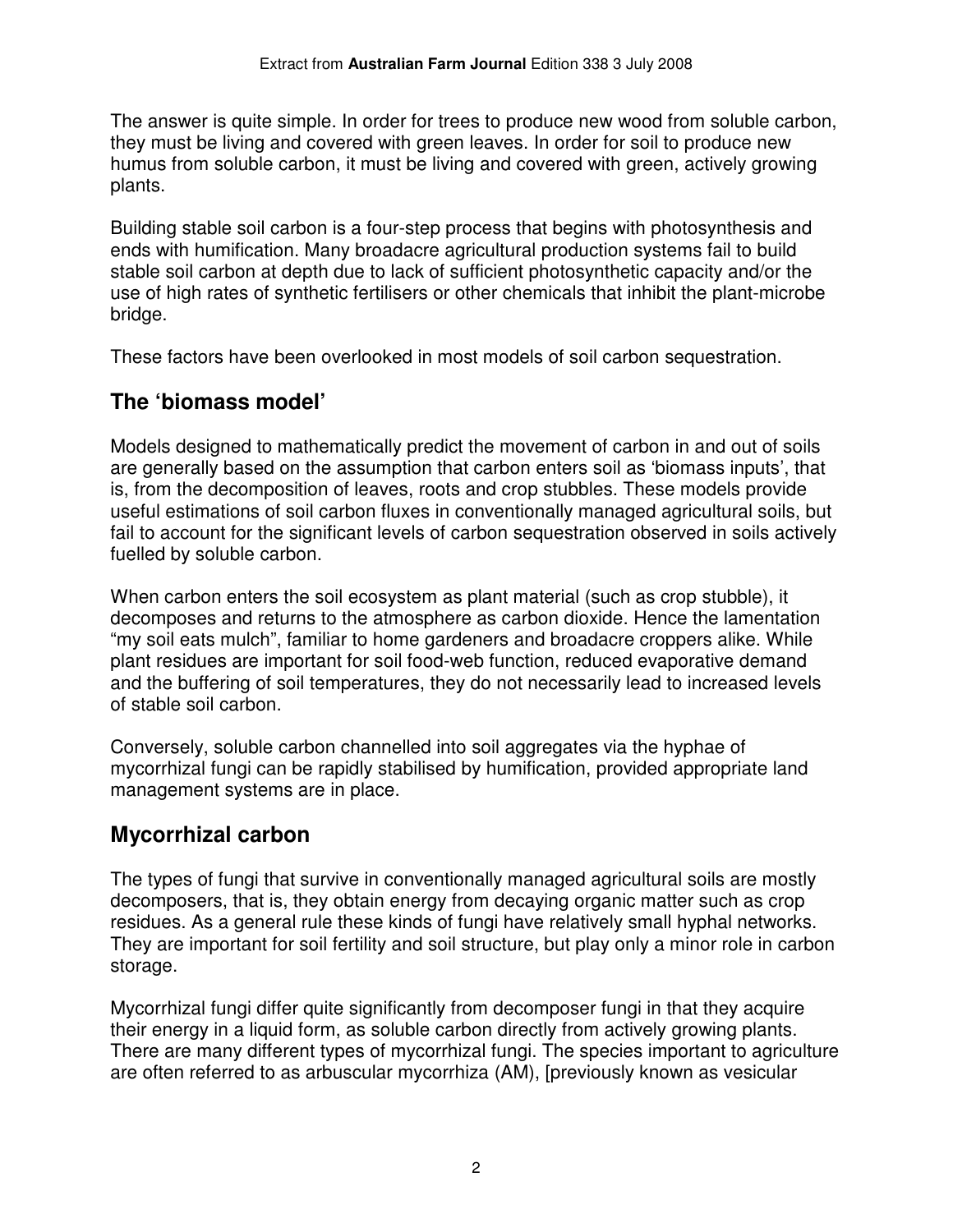arbuscular mycorrhiza (VAM)]. The term VAM is no longer used as not all AM fungi have vesicles.

It is well known that mycorrhizal fungi access and transport water - plus nutrients such as phosphorus, nitrogen and zinc - in exchange for carbon from their living host. They also have the capacity to connect individual plants below ground and can facilitate the transfer of nutrients between species. This is one reason why above-ground diversity is important. Plant growth is usually higher in the presence of mycorrhizal fungi than in their absence.

What is less well known is that mycorrhizal fungi can play an extremely important role in humification and soil building processes.

## **Humification**

Under appropriate conditions, a large proportion of the soluble carbon channelled into aggregates via the hyphae of mycorrhizal fungi undergoes humification, a process in which simple sugars are resynthesised into highly complex carbon polymers. Humus polymers are made up of carbon and nitrogen from the atmosphere, combined with a range of minerals from the soil. These organo-mineral complexes form a stable and inseparable part of the soil matrix that can remain intact for hundreds of years.

Humified carbon differs physically, chemically and biologically from the labile pool of organic carbon that typically forms near the soil surface. Labile carbon arises principally from biomass inputs (such as crop residues) which are readily decomposed.

Conversely, most humified carbon derives from direct exudation or transfer of soluble carbon from plant roots to mycorrhizal fungi and other symbiotic or associative microflora. It is 'microbial carbon' as opposed to 'plant carbon'.

Humus can form relatively deep in the soil profile, provided plants are managed in ways that encourage vigorous roots. Once atmospheric carbon dioxide is sequestered as humus it has high resistance to microbial and oxidative decomposition.

The soil conditions required for humification are diminished in the presence of herbicides, fungicides, pesticides, phosphatic and nitrogenous fertilisers - and enhanced in the presence of root exudates and humic substances such as those derived from compost.

## **Yearlong Green**

.

The biological soil environment required for humus formation is supported by farm practices that promote diverse green cover for as much of the year as climate allows. Yearlong Green Farming practices include adaptive high density short duration grazing, pasture cropping and multi-species cover crops.